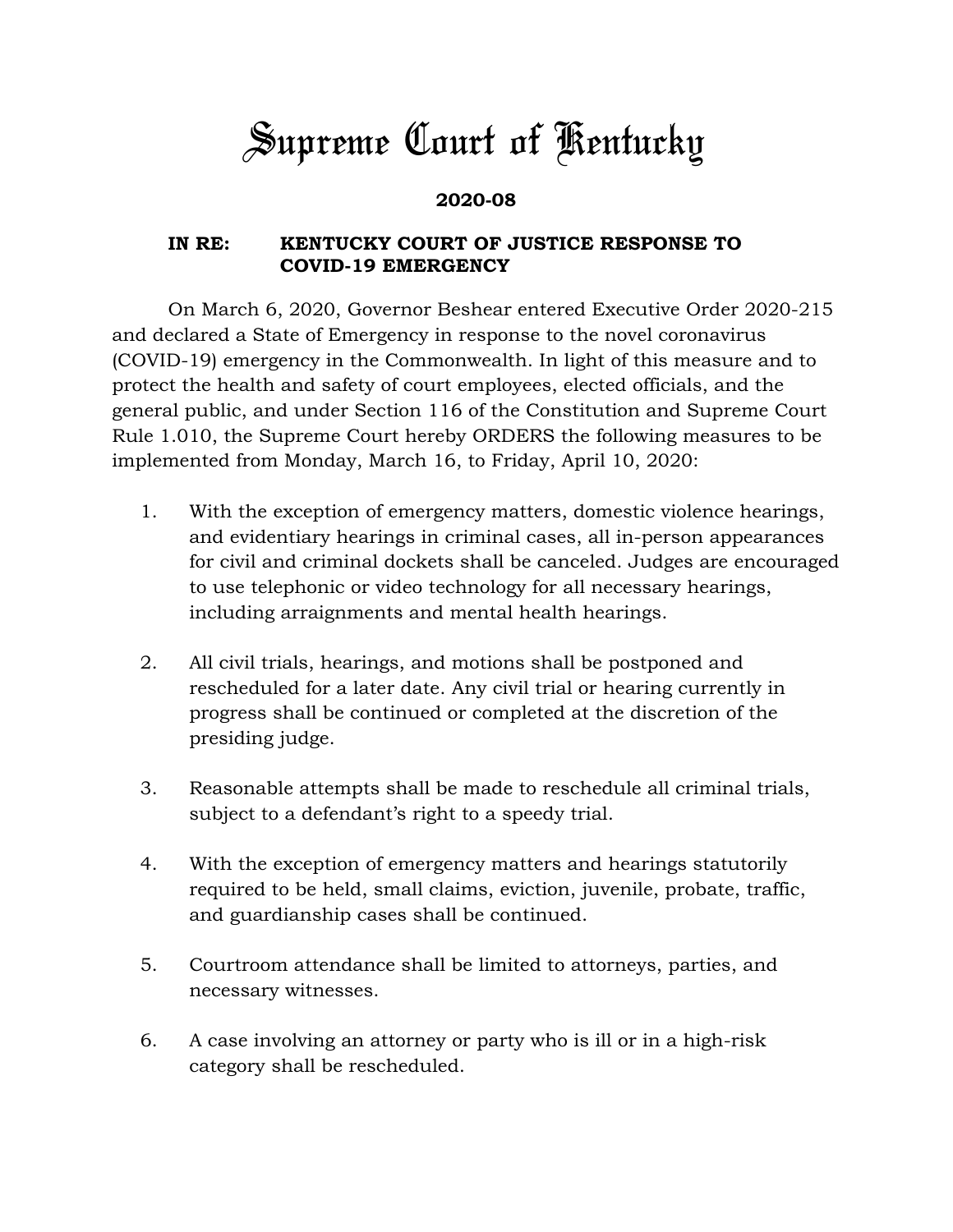- 7. Judges shall issue summonses in lieu of bench warrants or notices of failure to appear.
- 8. All show cause dockets for payment of fines and court costs scheduled within this timeframe shall be continued for 60 days.
- 9. The 20-day preliminary hearing requirement for out-of-custody defendants under RCr 3.10 is waived during the effective dates of this Order.
- 10. Jurors who are ill, caring for someone who is ill, or in a high-risk category shall have their jury service postponed to a later date.
- 11. New juror orientations shall be suspended.
- 12. Existing jury panels may be extended at the discretion of the court.
- 13. Attorneys are encouraged to use e-Filing.
- 14. Drop boxes should be used for conventionally filed documents if available.
- 15. Signage shall be posted at all public entry points advising individuals not to enter the building if they have:
	- a. Visited China, Iran, South Korea, any European countries, or any other high-risk countries identified by the CDC in the previous 14 days;
	- b. Resided with or been in close contact with someone who has been in any of those countries within the previous 14 days;
	- c. Traveled domestically within the United States where COVID-19 has sustained widespread community transmission;
	- d. Been asked to self-quarantine by any doctor, hospital, or health agency;
	- e. Been diagnosed with or have had contact with anyone who has been diagnosed with COVID-19; or
	- f. A fever, cough or shortness of breath.
- 16. Individuals attempting to enter in violation of these protocols shall be denied entrance by a bailiff or court security officer.